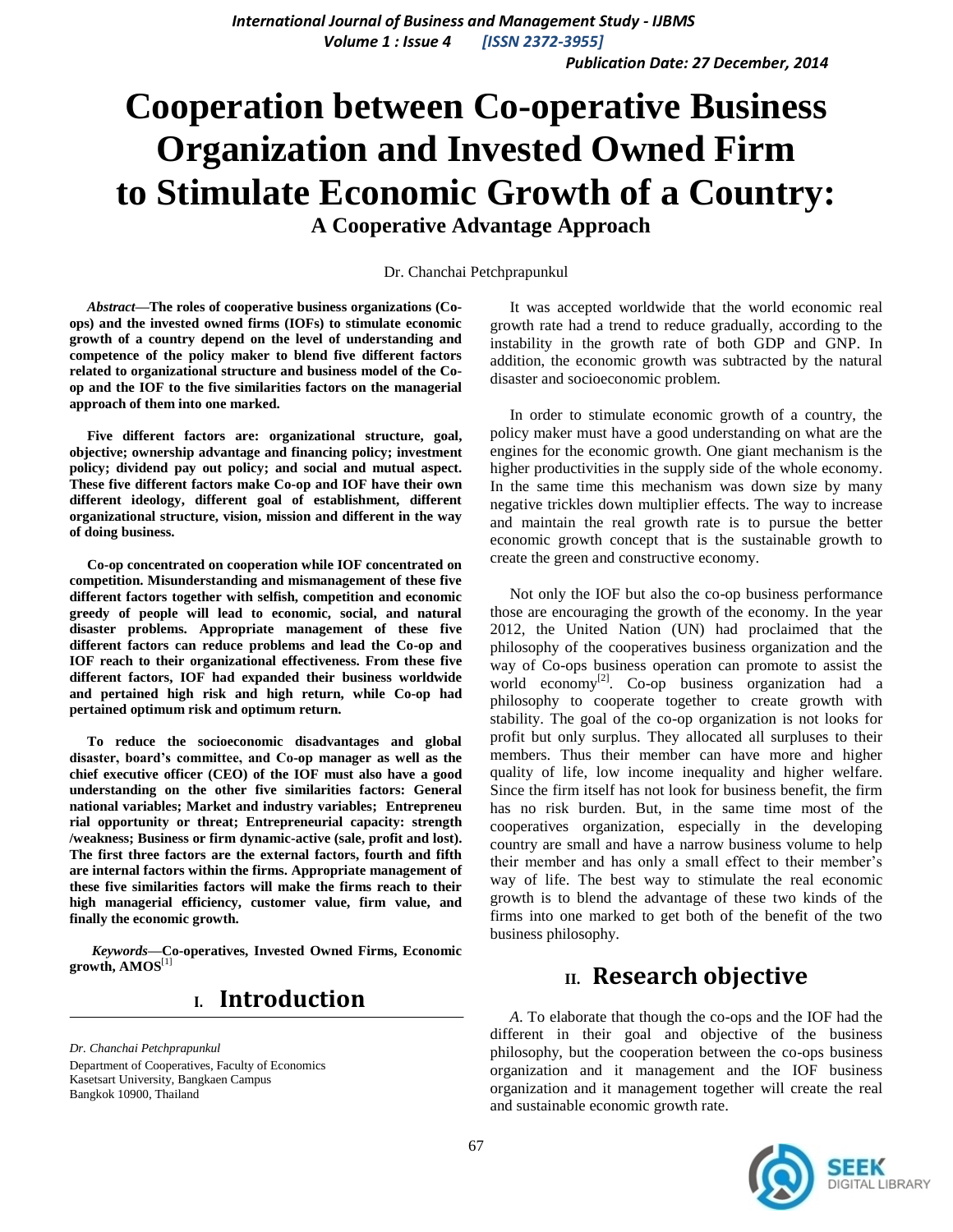#### *International Journal of Business and Management Study - IJBMS Volume 1 : Issue 4 [ISSN 2372-3955]*

#### *Publication Date: 27 December, 2014*

 *B*. To identify that the five different factors between the coops and the IOF are: organizational structure, goal, and objective; ownership advantage and financing policy; investment policy; dividend pay out policy; and social and mutual aspect.

 *C*. To indicate that the five similarities factors between the co-ops and the IOF are: General national variables; Market and industry variables; Entrepreneurial opportunity or threat; Entrepreneurial capacity: strength/weakness; and Business or firm dynamic-active: sale, profit and lost

# **III. Theoretical concepts and conceptual framework**

 There are ten measurements: five of them are similarities factors and five of them are different factors between the Coops firms and the IOF firms.

# *The five different factors*

### *A***.** *Different in organizational goal, objective, and structure*

Organizational goal and objective

Cooperative goal is a Not for Profit  $(NFP)^{[3]}$  organization and has their business objective to service their members, while the IOF goal is the general capitalism looks for the Profit Maximization (PM). The former therefore did everything for their member benefit not their organization. But the latter do everything for their share holder wealth

Organizational structure

 Co-op organizational structure is composed of their general members, the whole member elected a group of fifteen members to be the board of director. One in this fifteen will be chairman, the leader of the board committee. Board committee will hire some professional manager to be the co-ops manager, Staff and workers. Policy of the co-op mostly came from their annual general meeting. But the IOF structure is composed of the share holder, Executive board, and management.

### *B***.** *Different in ownership advantage and financing policy*

 Co-ops share or stock are owned by their member, we call "member owner" principle, control by their member or "member control" principle, and distributed benefit to their member or "member benefit" principle<sup>[4]</sup>. The business ownership within the coops firms are owned by their

members, administered by their elected board of member and manage their businesses through the management team, but the ownership within the IOF is owned by the share holders and managed by their executive officer which hired by the company.

#### *C***.** *Different in the investment policy*

 The co-op organization mostly has their investment policy to providing service to their member, but the IOF investment policy is to find profit for the share owner. The investment policy of the co-op is depended on the needs of their membership and the members' economic and social problem. For the IOF, their investment policy is depended on the profit margin and the rate of return they can generate from their cash inflow and income stream which have to exceed their cost of financing.

#### *D***.** *Different in dividend pay out policy*

 The board member of the cooperative at the year end, they will allocate their surplus to their member in the form of patronage refund and dividend payout as much as possible. But the IOF firm will pay their profit to their share holder in the form of money return according to the number of share or stock they held. The co-op will not accumulate their surplus in to their own organization but to their member, because their investment is all for their member benefit, while the IOF is doing everything for the share holder wealth.

# *E***.** *Different in the social and mutual aspect*

 Co-op firm looks for member surplus and welfare, while the IOF looks for the share holder wealth, the co-op firm is always looking for the mutual aspect reduced their selfish. They are globally increasingly their important role in local, regional, national, and international socioeconomic development. But the IOF mostly looks for it own sides. They are not caring to the social but mostly concentrated on a perspective of the individualism, not collectivism.

 These all five different factors are the measurement of why or how the co-op was established and why and how the IOF was established. These five different factors need five different approaches to identify and pursue their business to reach to the organizational goal or effectiveness. But from the past up to present, we can saw many weak points to our economy, especially the income inequality and turbulence to the society and citizen. Many of the policy makers in many countries in the world, not only the developed countries but also the developing countries, had done these mistakes. This is a most serious issue. The world had faced many problems, both the nature problems and the socioeconomic problem. For examples: the global warming, the natural disaster, over consumption of natural resource and excess consumption of

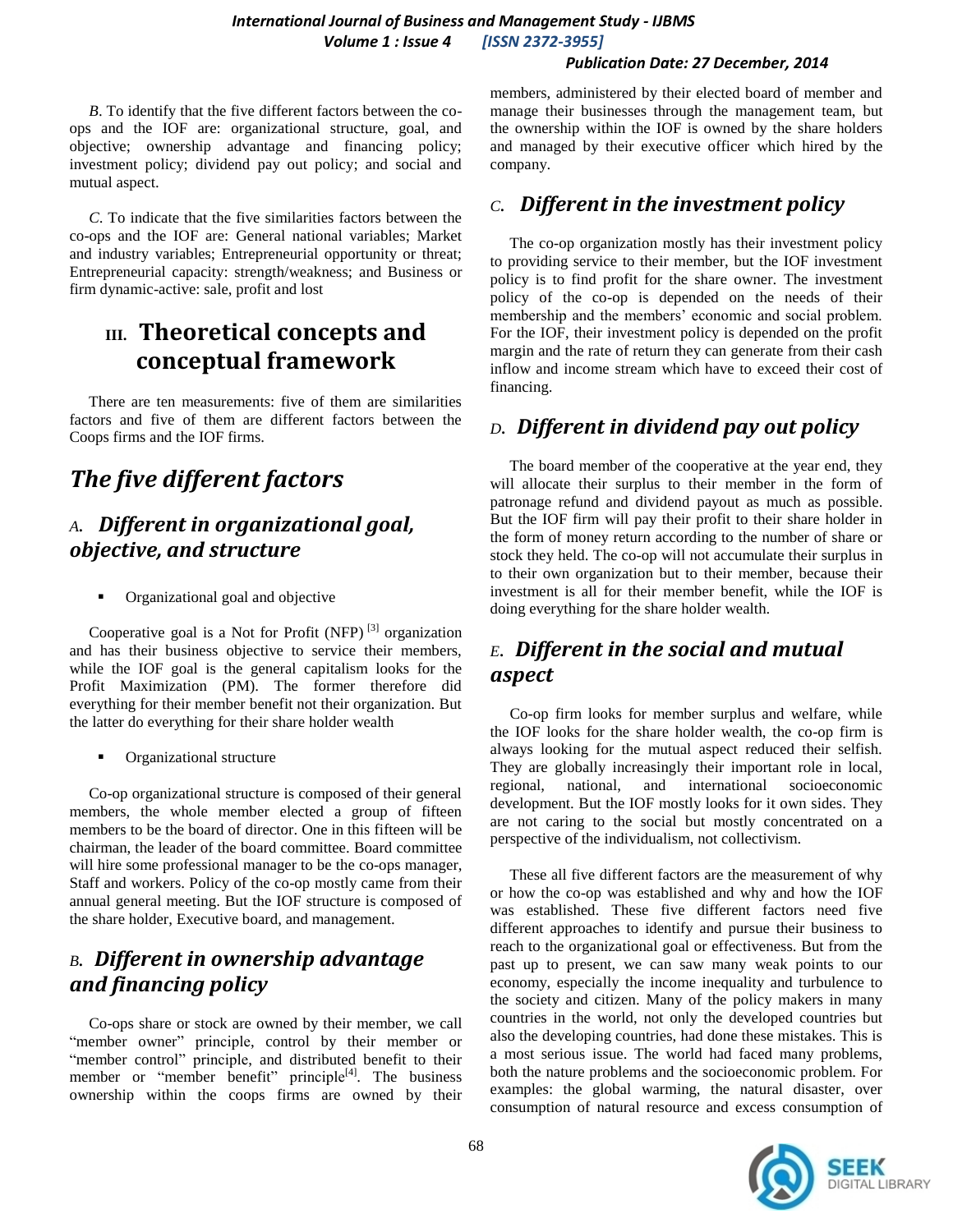#### *Publication Date: 27 December, 2014*

economic resource, the inequality of income distribution, and so on.

 However, its still has five more similarities factors for the policy maker to blend and to synthesize their business managerial approach to create their efficiency to make their internal function to meet to their sale, revenue, cost, profit and lost.

# *The Five similarities Factors*

 It is the time to relocate misunderstanding and mis-policy management to turn the next decade into one marked out by much faster and more sustainable growth of the corporation between the cooperative business organization models and invested owned firm model to promote and carefully support the economic growth of every countries. The solution is related to the adjustment of the five similarities mechanism of the engine of these two kinds of firms; these five factors are:

### *A General National factors: S-P-E-L-T*

 This is general national framework conditions is belong to how to scan the general environment in five dimensions: S= social, P=political, E=economic, L=legal, and T=technology.

According to Francis J. Aguilar  $(1967)^{5}$ , he had proposed a concept of PEST and this concept had added with one more L which this L=Legal. Anyway, the policy maker have to scan these five dimension to cove with them to evaluate that the existing environment had created or generated any opportunities or threats to our organizations.

- Social openness
- Political/government policy
- Economic and financial condition
- **Legal condition**
- $\blacksquare$  Technology, research & development

 If the environment of these all five factor created opportunity to our firm, it's the time to penetrate our business in to the market to gain the market share. The next step is to look for and assess that we will penetrate to the new market with our existing product or the new product to our existing market (Ansoft  $1941$ )<sup>[6]</sup>.

## *B Market and industry factors*,

Porter  $(1979^{[7]}, 1980^{[8]})$  suggested a "Five forces" model: he explained that, every firm has to evaluate the density of the rivalry in the industry or the market structure we are doing business. This concept is to calculate our competitive advantage level, which will be based on the other four independent variables: they are firstly, the new entry which will come in to the industry with the excess supply to the industry. Secondly, the substitute product, whether our product

would be replaced by the future substitute goods or services, we will lost the market. The other third and fourth variables are the bargaining power of supplier and buyer which will reduce our market share or create our higher cost of production. Competitive Advantages, Five forces model are:

- Rivalry in the industry
- New entry
- Substitute product
- Bargaining power of supplier
- Bargaining power of buyer

### *C Co-op/IOF Business Opportunitythreat*

 As posited in part *A* and *B* according to those two external factors: SPELT and FIVE FORCES which the firms can not adjust or change them, the firms can only evaluated that those external factors had created opportunity or threat to the firm or not. Therefore, the firm has to scan their internal factor, to find out that his firm has any strength or weakness to pursue his business policy and plan, to be market leader and to gain market share.<sup>[9]</sup>

## *D Co-op/IOF strength/weakness*

 This is the step of scanning the firm internal functions or structure that it has any positive or benefit or advantage over our competitors. If we have no any strengths, but weakness, we have to prepare to prevent, to protect or adjust our business process as early as possible. The overall business process of a firm have included of overall activities which will create value chain to the firm and its customer. Therefore, the management has to explore our strength or weakness in all of our functions.

# *E Business/firm dynamic-active (sale, profit/lost)*

 Porter suggested that A firm must has to create its value chain (Porter 1985)<sup>[10]</sup> to both the firm and customer. Every firm has two parts of activities. The first one is the primary activities and the second one is the secondary activities. Primary activities consisted of three parts. The first part is the product interrelationship, the second part is marketing & sales, and the third part is service. Product interrelationship is compost of inbound logistic, operation, out bound logistics. Secondary activities are composted of firm infrastructure, human resource management, technology development and procurement.

### *F Economic growth of a country*

 According to part D and E, If a firm can manage, got and maintain the over all strength, the firm will reach to the profit margin. Finally, this profit margin is both the co-op and the

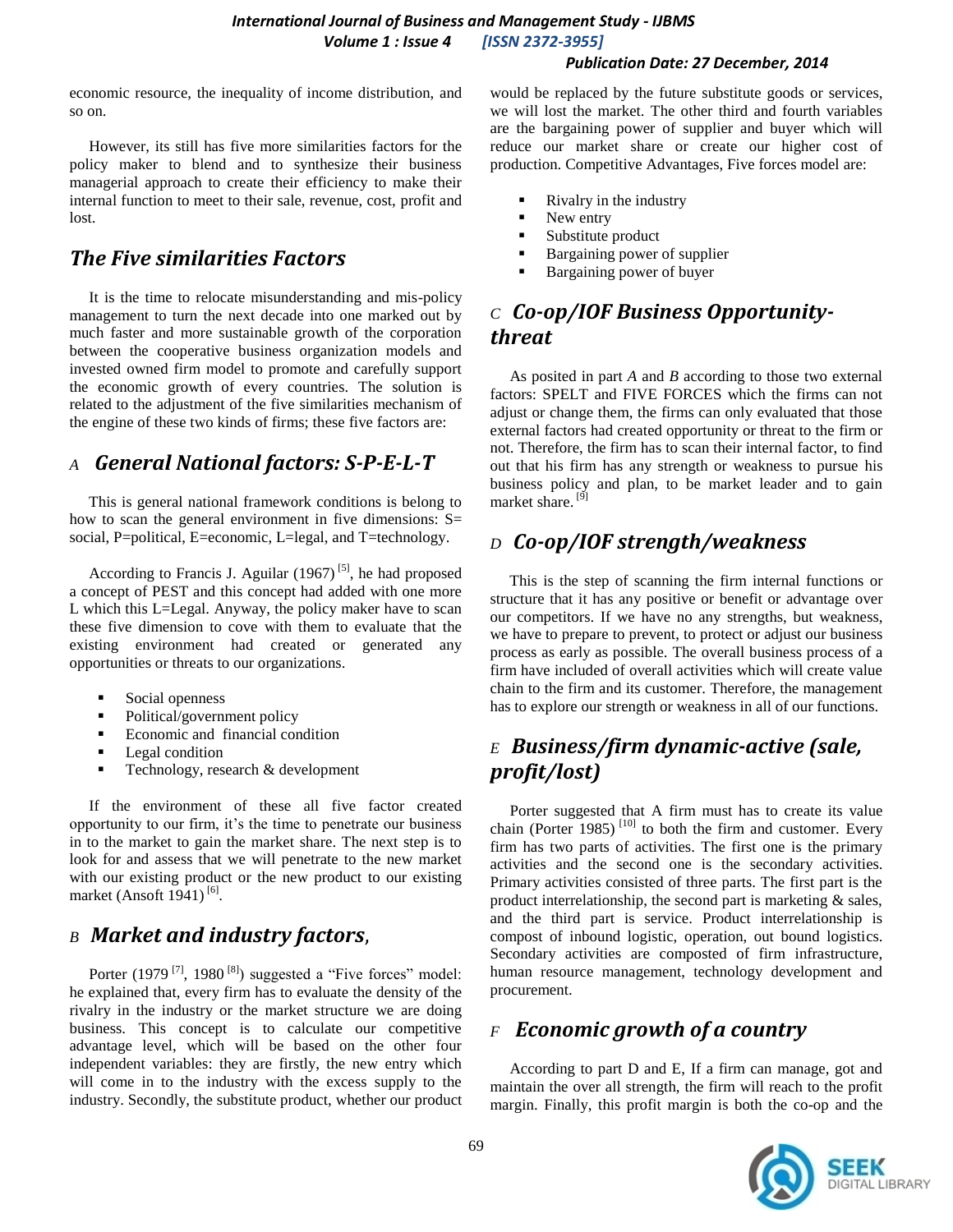#### *Publication Date: 27 December, 2014*

IOF surplus or profit respectively. In the same time, the growth of business sector will lead to demand for labor or employment and economic growth from the supply side.

 If policy maker of these two kinds of firms have a good understanding on both the differences and similarities factors, blend up them together, these all factors will generate the sustainable economic growth to every country.

 How those of firms can survive in the business arena, depend on their competence and capability to adapting in the business and industry. According to the "Population ecology" theory (Freeman and Hannan 1960)<sup>[11]</sup>, if the firms can not adapted them, they will dead after a short period of establishment or bird stage. After that they have to try to find or access to some resources. According to the "Resource dependent" theory, every firm has to access to some resource to spend in their business and functions. If the firm can find the needed resources, they will then expand their business, if they can not access to the needed resources, they will going to the contraction stage or even the dead stage.

 Business at the birth stage: at this stage of the firm, the policy maker have to know or need to know that, the firm who will can survive in the industry must have and adjust their organization like an human being, the firm who can not adjust themselves to the environment will be can not give a birth for itself in such market. This belongs to the "Population Ecology theory".

 Business at the stage of expansion: at this stage, the firm has to acquire for resource such as capital for investment and expand the market. If the firm can not find the resources, they can not be the market leader or even challenger. This is the suggestion from the "Resource Dependence theory".

 Thus, every firm has to know about the Institutional theory which explained that a well systematic firm has to challenge to adopt or imitate the big firm to make them selves professionally as the general perfect institution.

# **IV***.* **Research model**

 According to the literature review in section III, the researcher had adopted the similarities factor together and construct a research model as posited in Figure 1, we can elaborate that the successful co-op and IOF firms performance that will influence the economic growth of a country depend on two groups of factors: the first group is the level of understanding on the different structure, goal, objective; investment policy; dividend pay out policy; and the last one is the social and mutual aspect which has to manage as efficient as possible, matching to the organizational goal and objective of the coop and IOF case by case.

 The second group of the variable is the management factors, as elaborated in the research model. If the policy leader pertains their competence and can organize the five independent variables to explain the dependent variable. The research model elaborated the structural equation modeling: SEM, which consist of only one structural model and six measurement models. The structural model explained that the five independent measurement models finally explained the economic growth of a country.

#### *A**Dependent variable*

 In this study the dependent variable measurement (economic growth) has totally 3 sub-measurements, the GDP, Jobs/employment, and Low income gap. These mean that the all independent variables composed together can explained the high level of GDP, high level of job employment, and create low income inequality.

#### *B Independent variables*

- General national factors
- Market/industry factors (Five forces and STPmarketing [8]
- Coops/IOFs business opportunities and threat
- **Coops/IOFs business strength and weakness**
- Coops/IOFs business dynamic-active (sales, profit, and lost)

#### *C**Intervening variable*

In the model, they are also the intervening variables that will change the relationship between the dependent variable and the independent variables, they are as the following

- International culture
- Global warming/natural disaster

# **V. Research methodology**

This study employed the Delphi Technique  $[12]$  which is a systematic forecasting method that involves structured interaction among group of experts on a subject. Delphi Technique typically includes at least two rounds of experts answering questions and giving justification for their answers, providing the opportunity between rounds for changes and revisions. The multiple rounds, which are stopped after a predefined criterion is reached, enable the group of experts to arrive at a consensus forecast on the subject being discussed.

 According to the literature review, the researcher had constructed an open-end questionnaire to ask for the expert opinion on what should be the major factors contributed from co-op and IOF performance to create the economic growth.

 The results from this first round survey, we gained the overall twenty five factors. These twenty five factors are

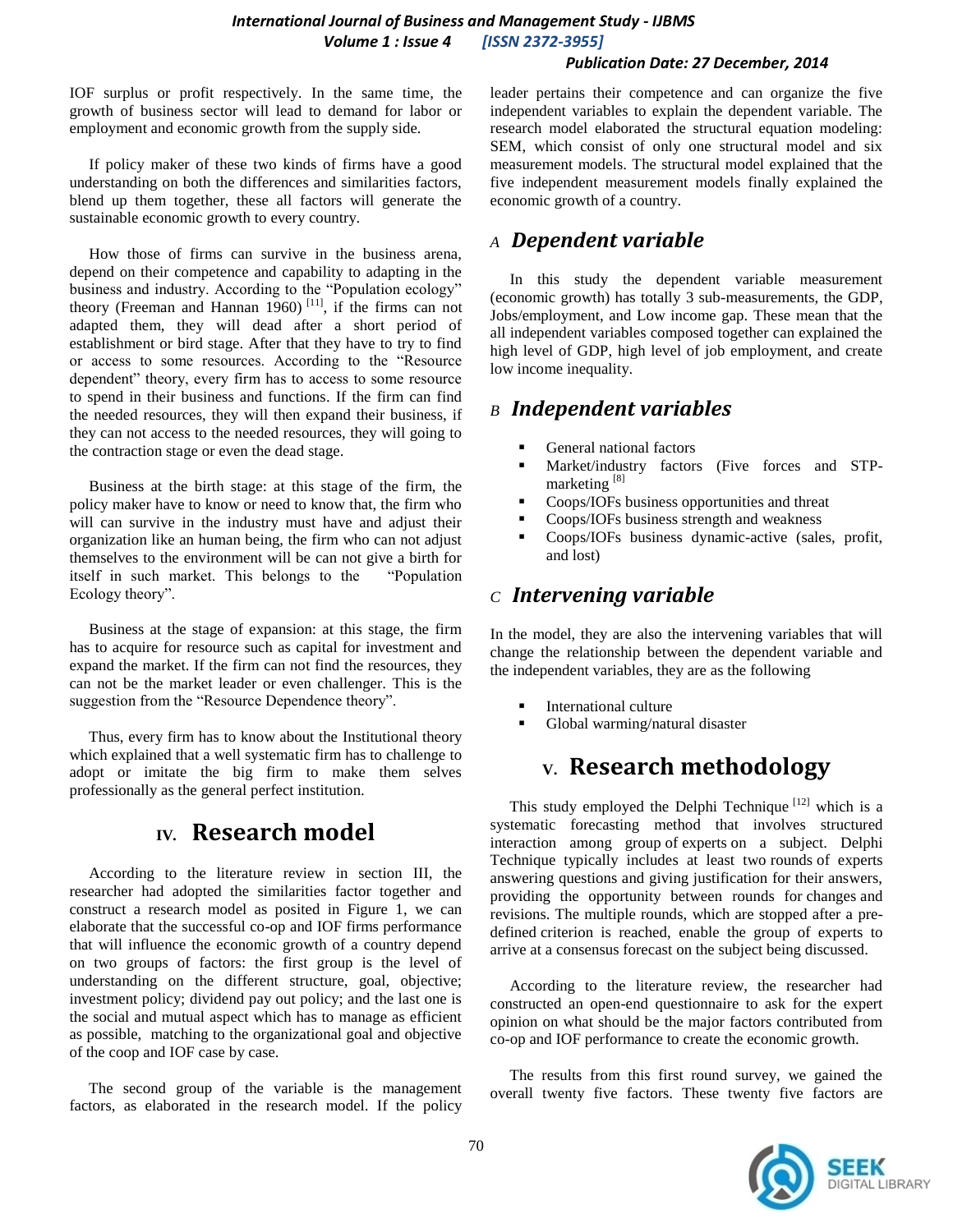matching to the co-operatives theory and the IOFs theories as well, see Table1.

|  | Table 1: Dependent and independent variables |  |
|--|----------------------------------------------|--|
|  |                                              |  |

|   | Dependent V.         | <b>Independent V</b>          |
|---|----------------------|-------------------------------|
| 1 | Economic growth      | Firm dynamic/active sales,    |
|   | (GNP, GDP, Employ,   | profit & lost                 |
|   | Income Gap)          | (Revenue)                     |
| 2 | Firm dynamic/active  | Co-ops and IOFs               |
|   | sales, profit & lost | opportunities/threat          |
|   | (Revenue)            | (Business opportunity/threat) |
|   |                      | Co-ops and IOFs               |
|   |                      | strength/weakness             |
|   |                      | (Organizational strength)     |
| 3 | Co-ops and IOFs      | General national factor       |
|   | opportunities/threat | "SPELT"                       |
|   |                      | Market and industry factor    |
|   |                      | (seven factors: see Figure 1) |
| 4 | Co-ops and IOFs      | General national factor       |
|   | strength/weakness    | "SPELT"                       |
|   |                      | Market and industry factor    |
|   |                      | (seven factors: see Figure 1) |

Table 2: Types and number of respondents

| Types                           | <b>Number</b> | %      |
|---------------------------------|---------------|--------|
| Lecturer in the universities    |               | 33.33  |
| Doctoral International students |               | 33.33  |
| Policy maker                    |               | 33.33  |
| Sum total                       |               | 100.00 |

 Apart from the first round, the researcher had contacted back again to the 33 persons who are the eleven lecturers in the area of cooperative economics, eleven doctoral international students, and eleven policy maker in the Ministry of Agriculture and Co-operatives. This second round of survey come up with the out put of the study. All of 33 respondents reported that the overall 25 measurements are influenced to both the performance of co-ops and IOFs firms. Even co-ops are the social enterprise, they are different from the IOFs only their goal, objective, structure, and the way to doing business. But both of them were affected by the business factors.

#### *Acknowledgment*

 This study was got the financial supported from the Department of Cooperatives Economics, Faculty of Economics, Kasetsart University, Bangkok, Thailand.

#### *Publication Date: 27 December, 2014*

#### *References*

- [1] C.Petchprapunkul "Applying SEM under AMOS Software to Extend the Application of Buyer Behaviour Theory," International Journal of Contemporary Business Study. Vol.2, No.1, pp. 41–52, January 2011.
- [2] IYC 2012 "International Year of Cooperatives:IYC"
- [3] C.Petchprapunkul "Performance of Agricultural Marketing Cooperatives in Thailand", Lambert Academic Publishing, ISSN-13 978-3-659- 20810-2
- [4] David Cobia 1989 "Cooperatives in Agreeculture". New Jersey, Prentice Hall Englewood Cliffs.
- [5] Francis J.Aguilar 1967 PEST Analysis
- [6] Ansoft Igor 1941 Corporate strategy
- [7] M. Porter. 1979 "How Competitive Force Shape Strategy". Five force
- [8] M. Porter. 1980 "Competitive Strategy: The Way to Analysing Industry and Competitors".
- [9] C. Petchprapunkul "Organizing competitive orientation and market orienta tion factors for better firm performance in Thai Acricultural Marketing Cooperatives" ICABR2009. V International Conference on Applied Business Researach September 21-25 2009 pp 1063-1078
- [10] M. Porter 1985 "Competitive Advantage: The Superior Performance Value chain:"
- [11] Freeman & Hannan 1977. "Population Ecology Theory". American Journal of Sociology, Volume 82, Issue 5, (Mar.,1977) 929-964
- [12] Caplan Devid 1950 "Delphi Method, Operation Research, Rand Corperation, Santa Monica California".
- About Author: Dr.Chanchai Petchprapunkul is the Deputy Head of the Department of Cooperatives Economics, Faculty of Economics, Kasetsart University, Bangkok, Thailand.



Both Co-ops and IOFs are creating economic growth to every country. Even, they have some differences in organizational goal, structure, and the business approach. But they had the same factors to generate growth, such as general national factors, market and industry factor, opportunity & threat, strength and weakness. These all factors will generate firm dynamic/active on sales, profit& lost, job and employment